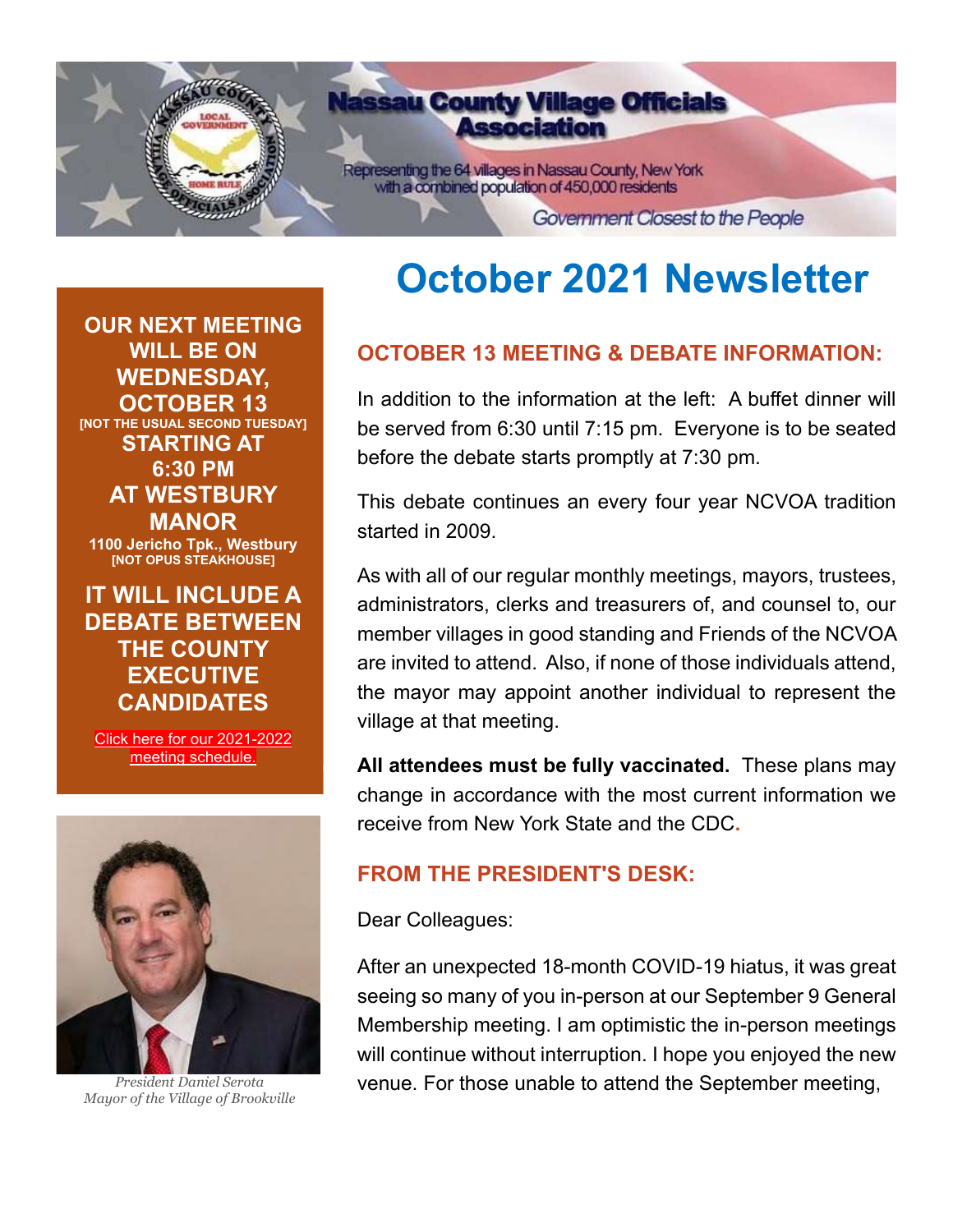we look forward to seeing you at Opus Steakhouse in November.

#### **We Will Never Forget!**

A few weeks ago, we marked a very somber occasion for all Americans - the 20th anniversary of the September 11, 2001 terrorists attacks on America. Like Pearl Harbor, it is a day of profound sorrow for all Americans. We will never forget where we were or what we were doing when we first learned of the horrific attack on the Twin Towers and the Pentagon. We watched those gruesome images, frozen in disbelief and wondering, "Is this really happening?" Many of us were personally impacted as we lost relatives, friends, and residents.

I especially recall with great sadness the personal tragedy of the late Westbury Mayor Ernie Strada, whose son Tommy, a father of three, perished when the North Tower collapsed.

Twenty years later, our hearts remain heavy and we forever recognize and honor the sacrifices of thousands of innocent Americans, first responders, and so many other unselfish individuals whose lives were lost or forever changed. Please remember them in your thoughts and prayers. And we must keep the sacred vow we Americans made to our fallen heroes and their families: We will never forget!

#### **County Executive Debate Set for October 13**

In last month's message, I shared with you some statistical excerpts from the U.S. Census Bureau's 2020 census report. During the 2010-2020 reporting period, Nassau County villages added 26,022 new residents, accounting for nearly half the county's growth. Nassau County villages now have a combined population of 474,157, which is 34% of the county's population.

This trend validates what we have been saying for years - that villages are highly desirable for new residents seeking effective, efficient and responsive government and an overall higher quality of life.

That is why the upcoming November 2021 election is one of great interest to villages as residents will be heading to the voting booths to choose a county executive who will lead us for the next four years. It is particularly critical for village officials that the next county executive understands village government's integral role and demonstrates an ardent interest in working closely with villages. This includes supporting local and state legislation favorable to village government.

On Wednesday, October 13, at the Westbury Manor, we will have the opportunity to learn the positions of the two candidates for county executive - current Nassau County Executive Laura Curran and Hempstead Town Board Member Bruce Blakeman. They have agreed to appear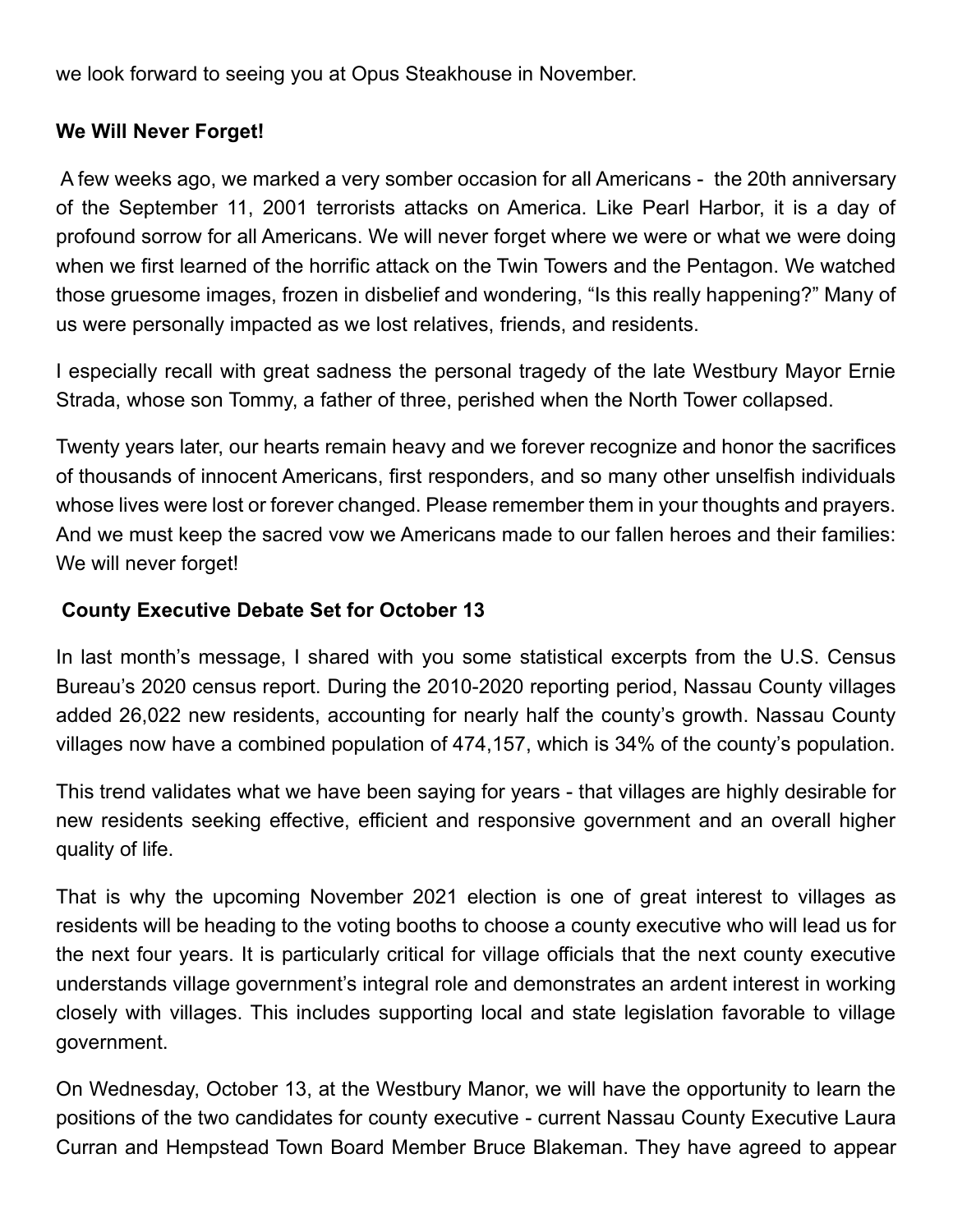before the NCVOA membership to answer questions and present their stances on critical issues impacting Nassau County residents, including reassessment and property taxes, COVID relief, police protection, and sales tax revenue sharing among others.

This is our opportunity to have the candidates come to us to articulate their visions and hopefully make realistic commitments to the NCVOA. This promises to be an interesting and lively debate and it is imperative we have a large turnout. I urge each mayor to make sure his/her village is represented. The evening begins with a buffet dinner from 6 –7:15pm, followed by the debate at 7:30pm. Please contact Executive Director Ralph Kreitzman if you need further information.

I look forward to seeing you October 13. Please continue to stay safe.

Sincerely,

Nata

Mayor Daniel Serota

# **TESTIMONIAL DINNER – December 14:**

Our annual testimonial dinner to honor our immediate past president will be held on Tuesday, December 14 at Westbury Manor in Westbury this year. Ed Lieberman served as our dedicated and excellent president through our most troubling times for almost two years. Information on attendance and the journal has been provided to our villages and Friends of the NCVOA.

# **HOWARD WEITZMAN PASSED AWAY:**

Former mayor of Great Neck Estates and, while a village official, an active NCVOA member, Howard Weitzman passed away on September 27. He also served two terms as Nassau County Comptroller and was a current member of the Nassau County Interim Financial Authority.

# **DID YOU KNOW YOUR VILLAGE'S CENSUS DETAILS?:**

Our last newsletter related county and total village census numbers and related information. If you go to our website – [ncvoa.org](http://www.ncvoa.org/) – the October "Did You Know?" is a spreadsheet detailing the 2010 and 2020 census resident populations of each of our villages as well as the increase or decrease in number and percentage. Links to that article appear on the left side of our website homepage and under ABOUT US that appears under our homepage banner.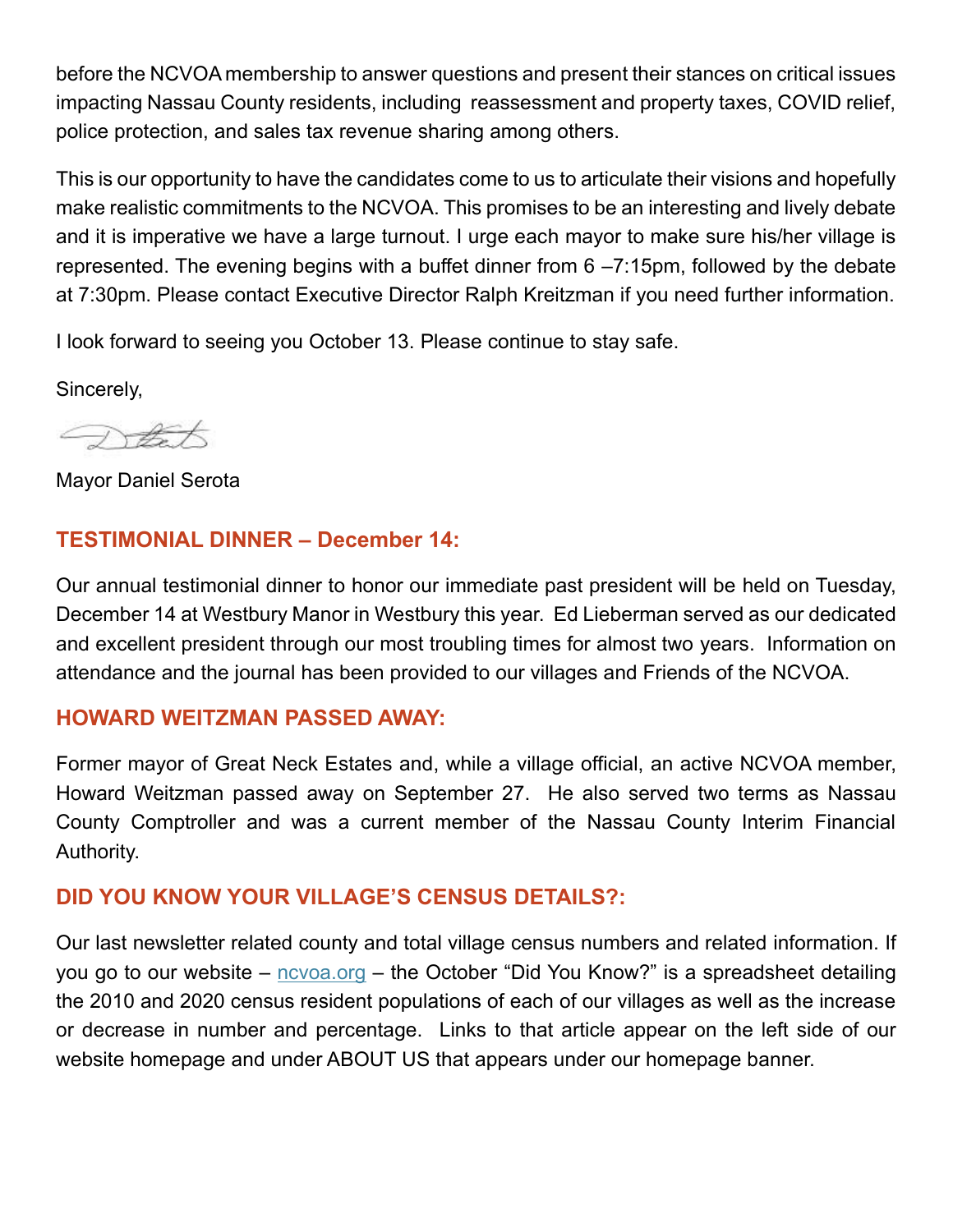#### **THIS MIGHT MAKE YOU SMILE – AND THESE DAYS WE NEED THAT:**



Does this mean it's okay to run down adults?

# **MEET THE FRIENDS OF THE NCVOA:**

The logos of our Friends of the NCVOA appear at the end of this newsletter and on our website – [ncvoa.org.](http://www.ncvoa.org/) If you click on a Friends' logo, you will be taken to their website home page.

#### **FROM OUR SEPTEMBER 9 MEETING AT OPUS STEAKHOUSE:**



*Anne Donnelly, a Nassau County prosecuting attorney for 32 years, addresses the membership regarding her experience and vision as a candidate for Nassau County District Attorney.*

*Farmingdale Mayor and Past President Ralph Ekstrand, Brookville Mayor and President Dan Serota, and North Hills Deputy Mayor Dennis Sgambati.*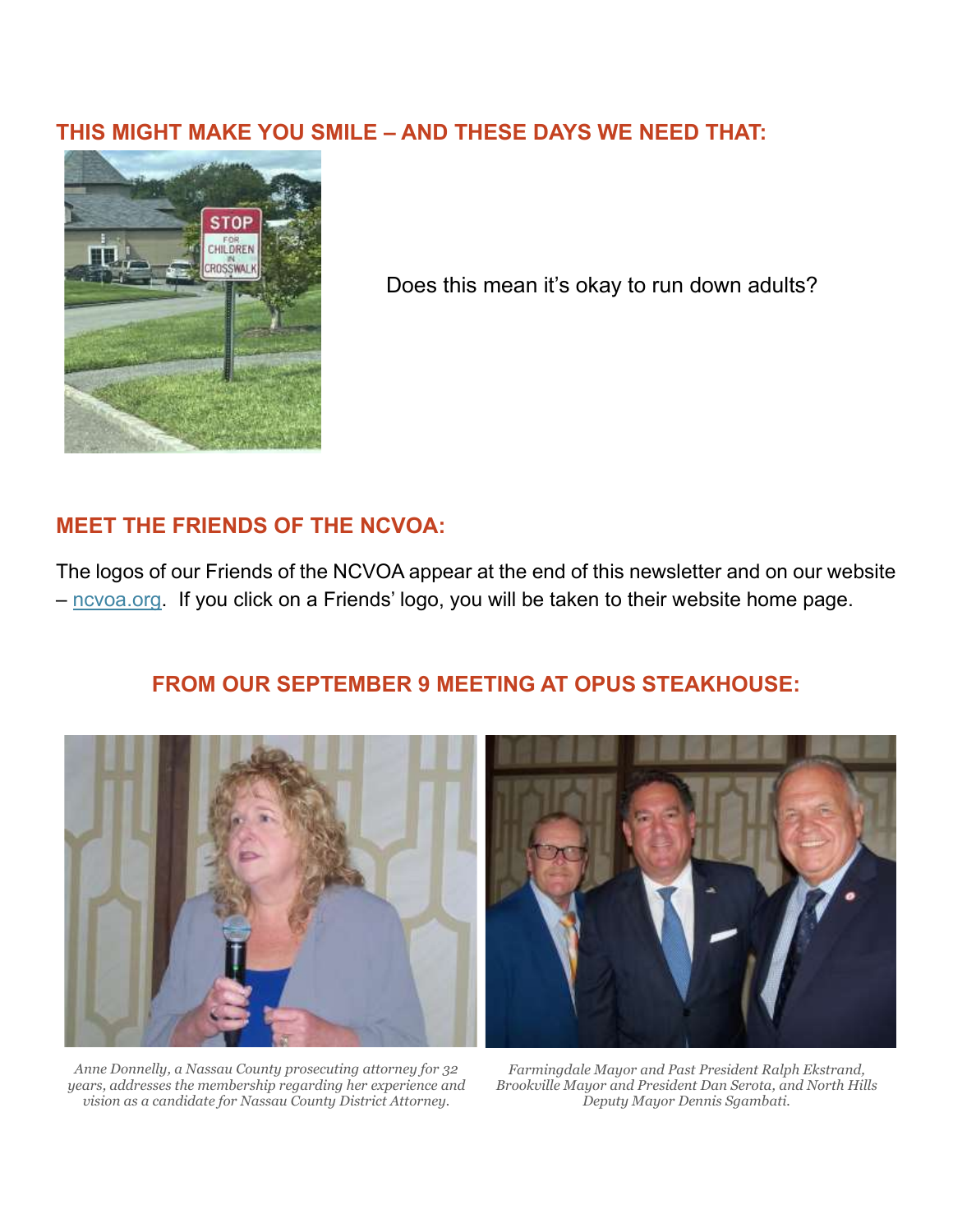

*Past President David Tanner, East Williston Mayor Bonnie Parente, and Westbury Mayor and Past President Peter Cavallaro.*



*Friends of the NCVOA: New York Municipal Energy Program Managing Director Edward Cary, Flushing Bank Assistant Vice President Danielle Bradle, and Corporate Synergies Benefits Consultant Bryan McManaway.*



*Friends of the NCVOA: Bencor/S.J. Edwards Sales Director Michael Going and Munistat Services President Michael Loguercio.*



*Rockville Centre Mayor and First Vice President Fran Murray with Plandome Manor Mayor and Past President Barbara Donno.*



*Hempstead Trustees Kevin Boone and Clariona Griffith.*



*Massapequa Park Trustee Christine Wiss and NCVOA Executive Director Emeritus Warren Tackenberg.*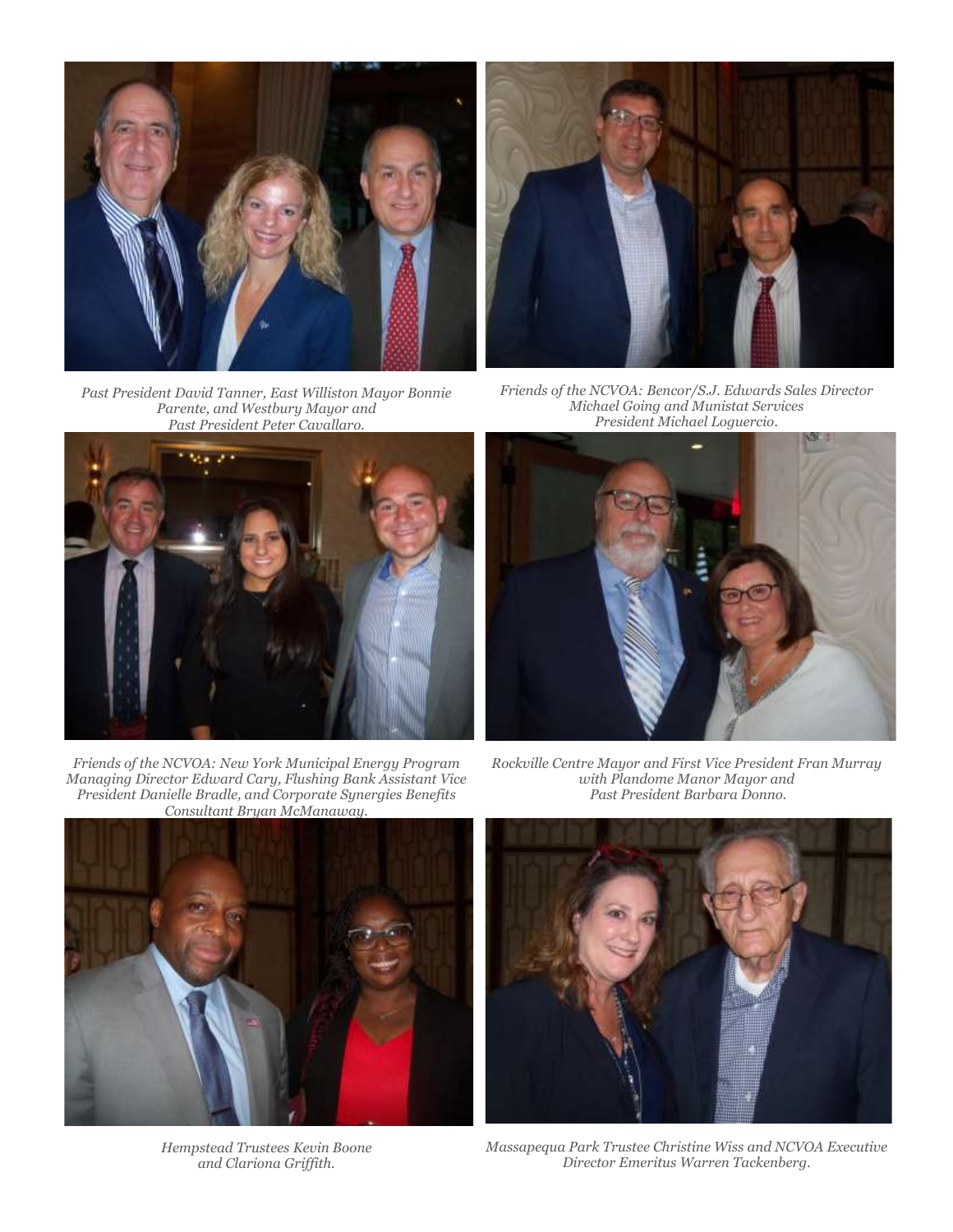





*Upper Brookville Mayor and 2nd Vice President Elliot Conway and Metropolitan Commercial Bank First Vice President Denney Teets (Friend of the NCVOA).*



*Westbury Mayor and Past President Peter Cavallaro, Saddle Rock Mayor Dr. Dan Levy, Metropolitan Commercial Bank Vice President Thomas Mazzini, and Saddle Rock Village Clerk Carmela Speciale.*



*Past Presidents: Farmingdale Mayor Ralph Ekstrand, Freeport Mayor Bob Kennedy, and North Hills Mayor Marvin Natiss.*



#### **The Last Word:**

**"Anyone who has never made a mistake has never tried anything new."** 

 **-- Albert Einstein**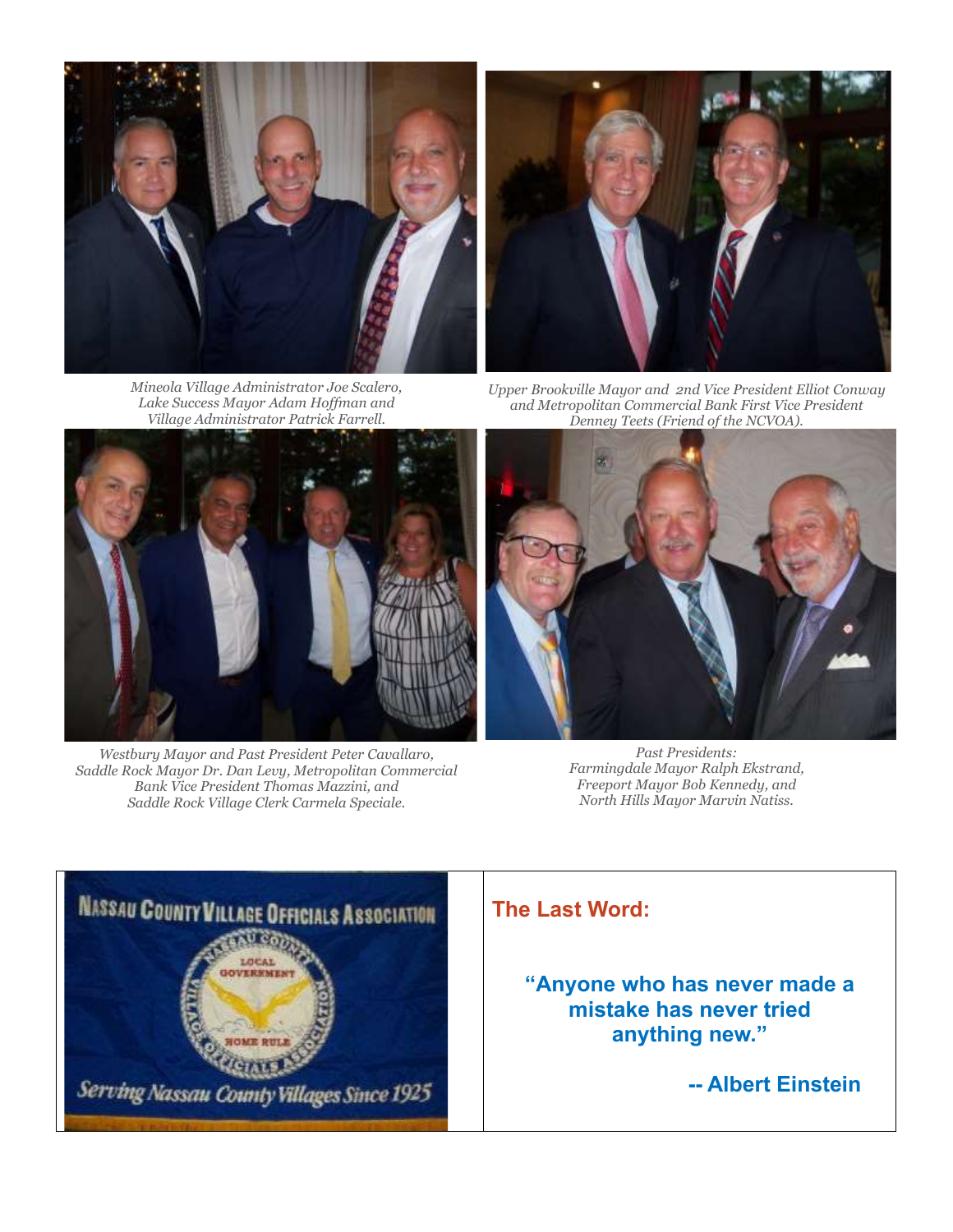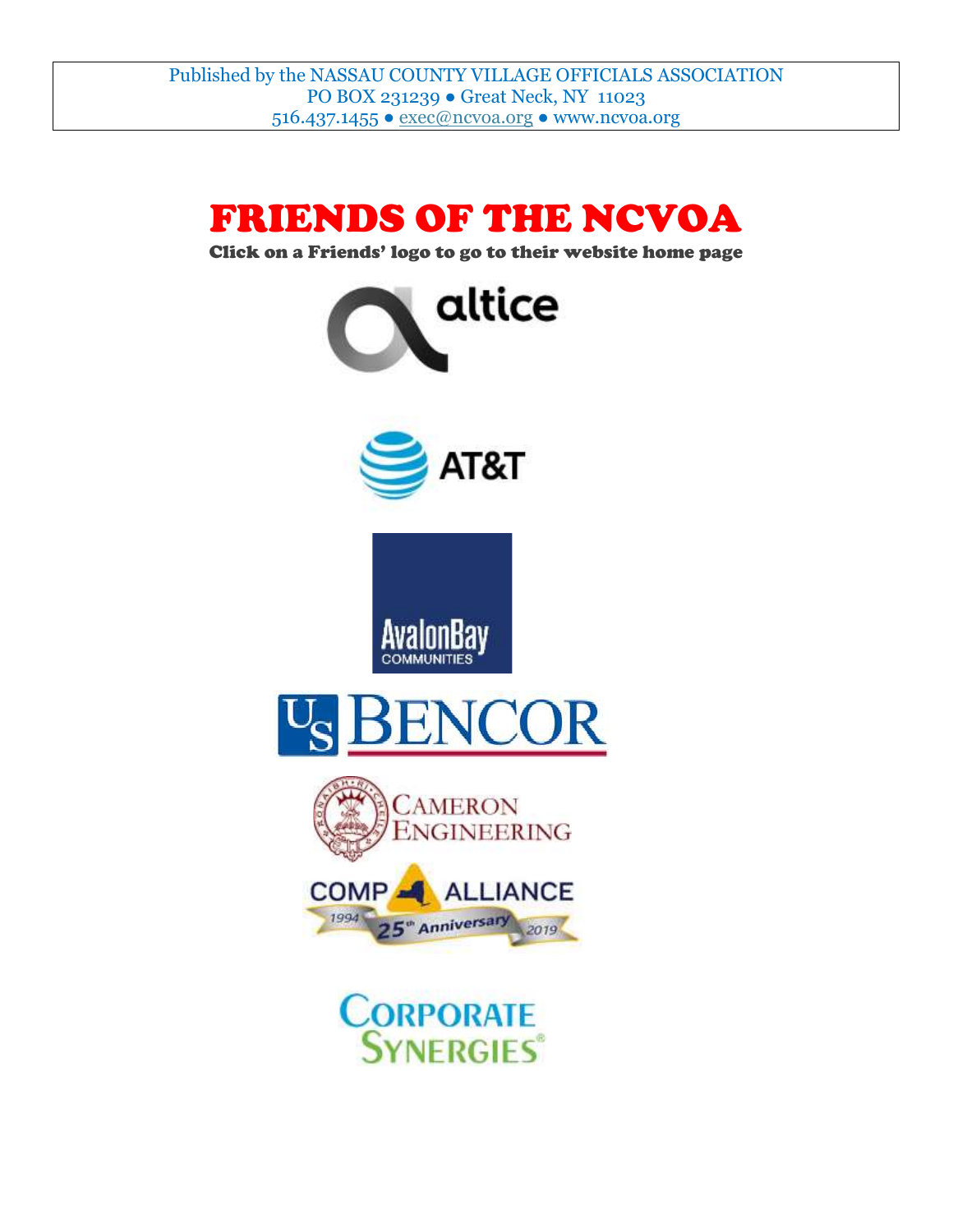



Go First. Go Far."











architects + engineers practical approach, creative results.



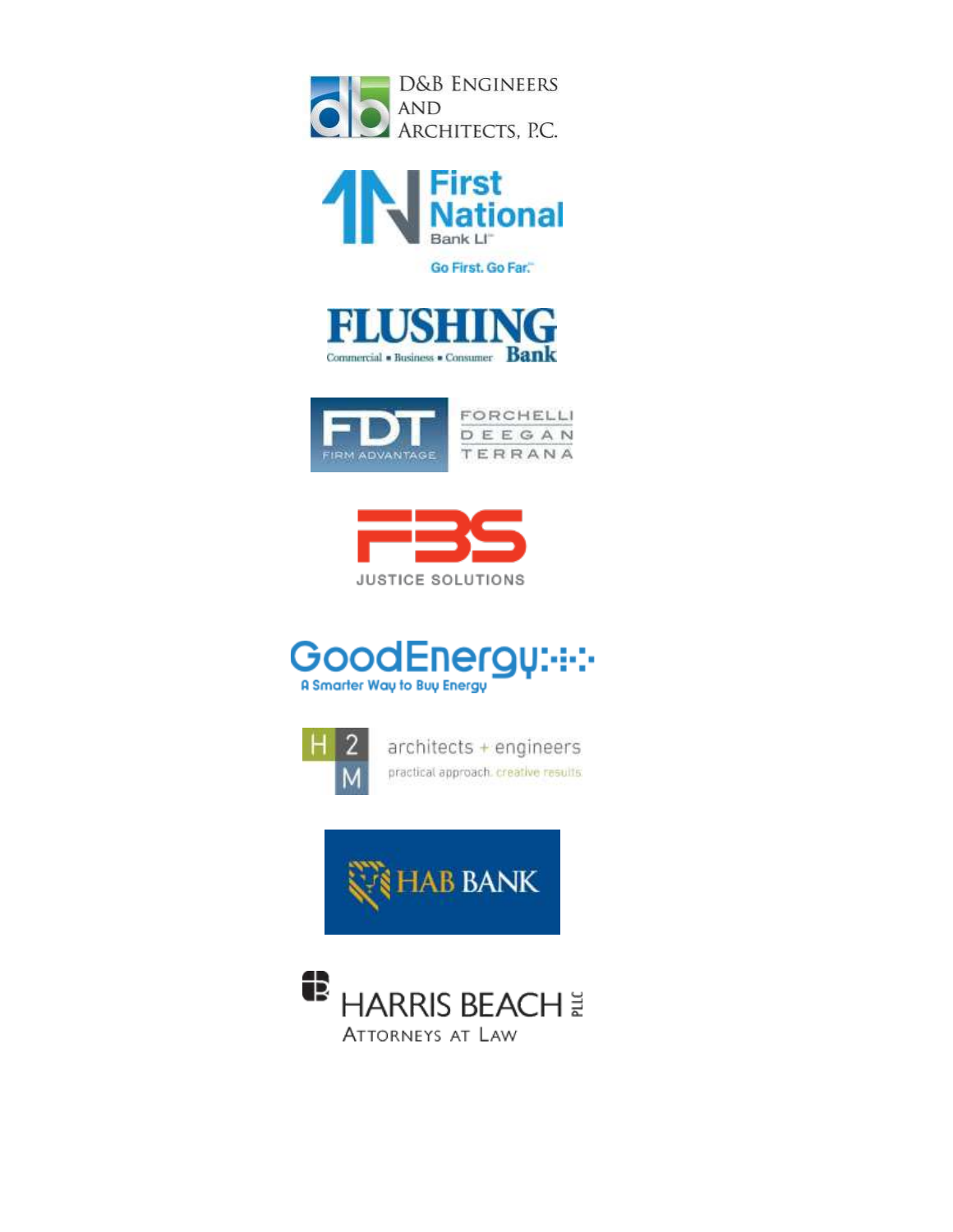





**MCB** LISTED







nationalgrid

HERE WITH YOU, HERE FOR YOU.

÷ **TTTNorthwell Health Emergency Medical Services**